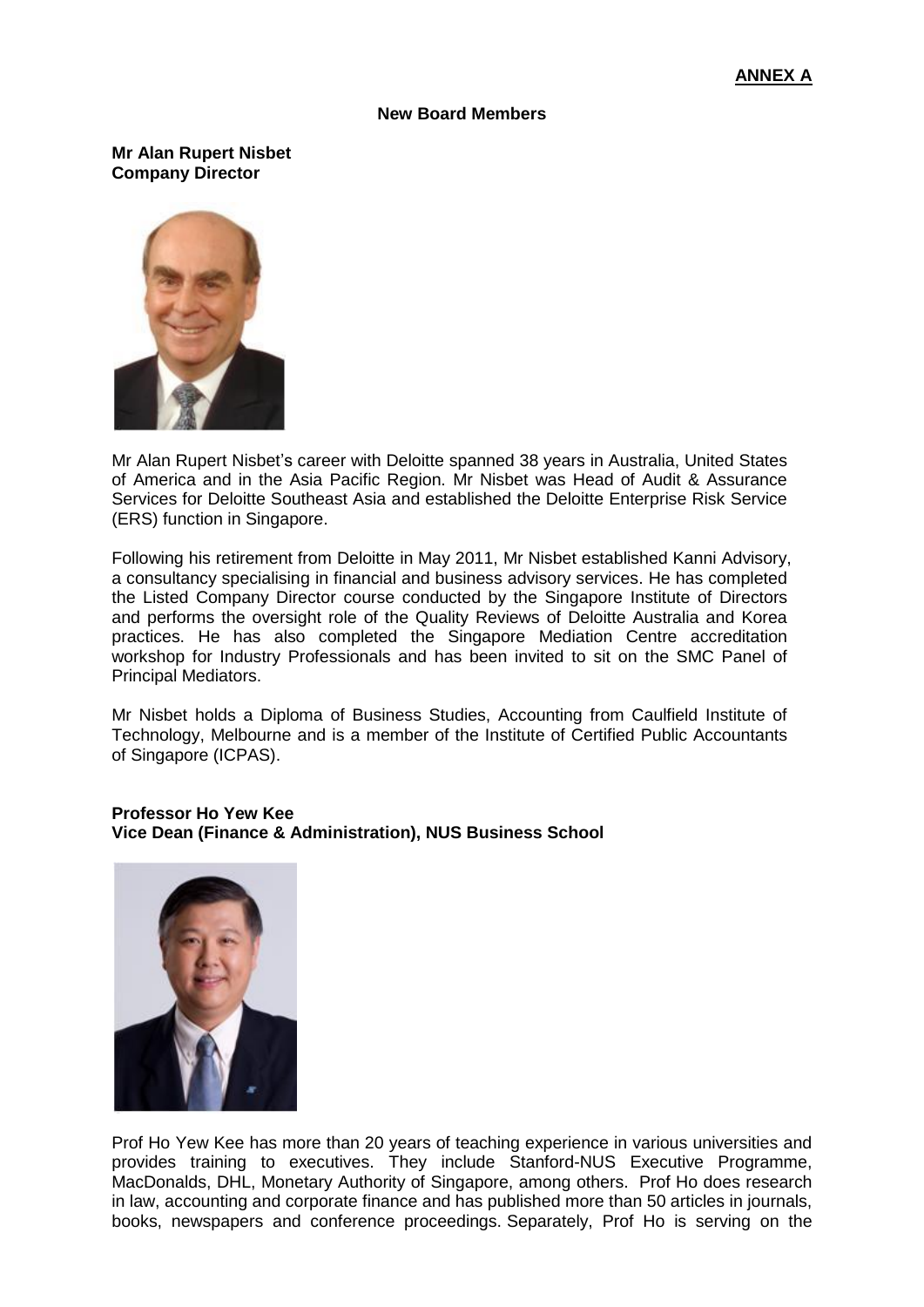Board of several non-profit organisations such as St Luke's Hospital and SATA CommHealth. He is also a Council member of Ngee Ann Polytechnic.

Prof Ho graduated with a Bachelor of Economics with first class honours majoring in Accounting and Master of Economics majoring in Accounting from Monash University, Australia. Prof Ho also has a Master of Science in Industrial Administration and PhD. from Carnegie Mellon University. Prof Ho holds the CFA certification, and is a Fellow of the CPA Australia and a Singapore CPA.

**Mr Lee Kim Shin Partner, Allen & Gledhill LLP**



Mr Lee Kim Shin's areas of practice encompass mergers and acquisitions, local and regional joint ventures, schemes of reconstruction, amalgamations, capital reductions and restructuring. Mr Lee has extensive experience in mergers and acquisitions involving private equity, venture capital, trade sales and competitive bids. Mr Lee was called to the Singapore Bar in 1986 and is cited for his expertise in corporate/M&A in several publications, including Chambers Asia, Chambers Global, The Asia Pacific Legal 500 and IFLR.

## **Mr Sajjad Akhtar Managing Partner / Head of Financial Advisory Services, PKF-CAP LLP**



Mr Sajjad Akhtar has more than 35 years of experience providing audit, financial and business consulting services to local, regional and global clients from around the world. Mr Akhtar also has significant experience in the corporate insolvency and recovery services. As a fellow member of the Singapore Institute of Directors, Mr Akhtar has served on its regulatory committee. He also serves as arbitrator and mediator, being a fellow of the Singapore Institute of Arbitrators as well as a panel member of the Singapore Mediation Centre.

Mr Akhtar is a member of the Financial Reporting Committee of ICPAS and is a member of the Complaints and Disciplinary panels of both the Accounting and Corporate Regulatory